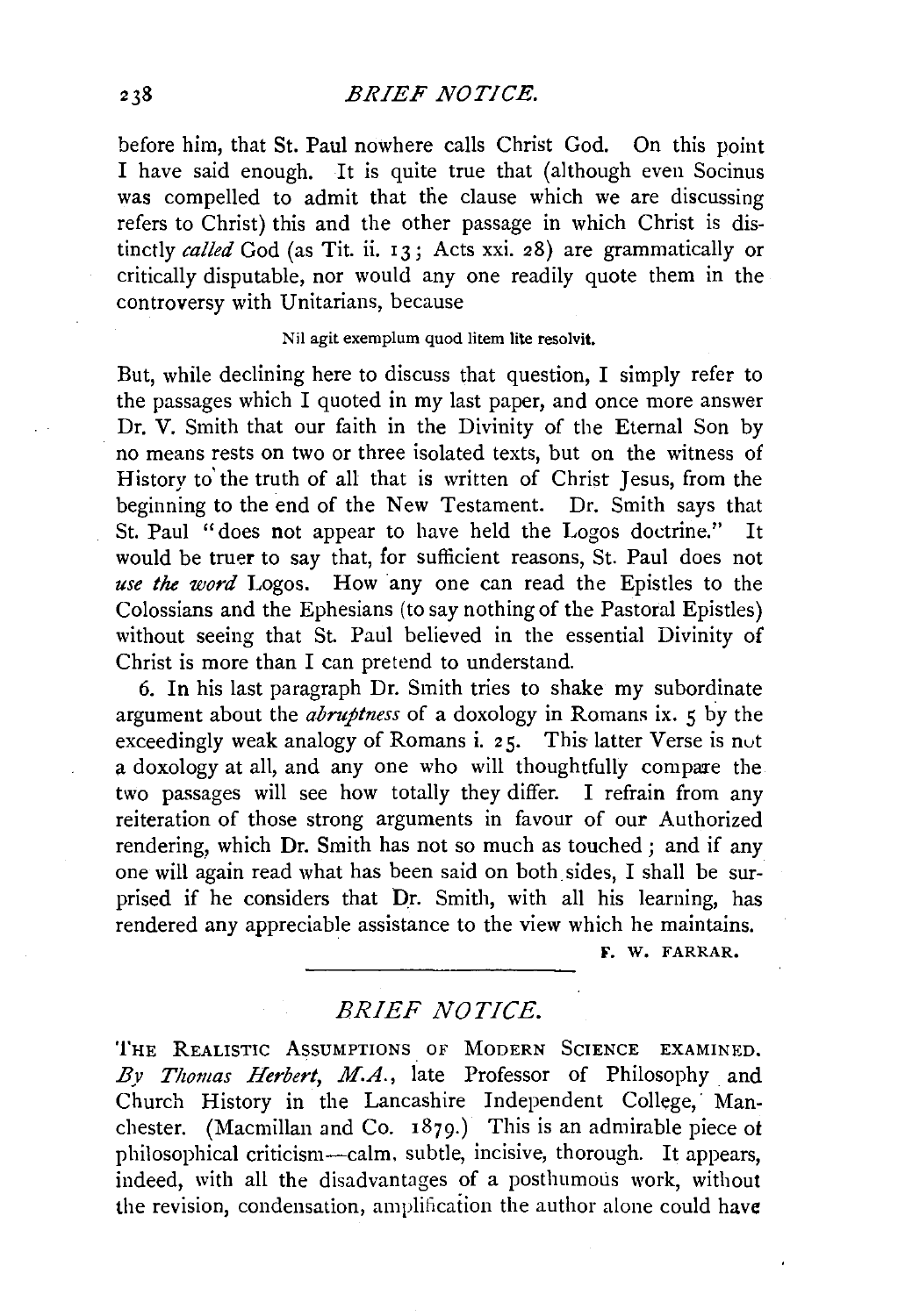given. To a book like this the want of the author's eye and hand is an almost absolute loss, even when, as here, the editor has been almost too scrupulously faithful to the *lt'tera scripta* of his author. Yet, as it stands, the book is a legacy to be received with gratitude and regret-gratitude that so much has been given, regret that the hand that gave it can give no more. Indeed, the reader seems ever to sit in the shadow cast by Mr. Herbert's untimely death, the book has lost so much by it, and the cause the book represents. We never knew him, but to know his book is to know that he must have been a man of fine simplicity of spirit, transparent, single-minded, a vigorous and independent thinker, strenuous in his love of truth and in his search after it. To feel that death has deprived us of such a man is to feel how much we have lost.

The strength of the book lies in its criticism ; in construction it is much less successful. The author had carefully and exhaustively elaborated his philosophy in its polemical aspects; but as regards its constructive parts, he had manifestly laboured less at either the foundation or superstructure. In his positive sections he says, indeed, much that is true, reasons subtly, speculates ingeniously and boldly; but he does not lay with sufficient breadth his philosophical principles, or handle with sufficient knowledge his philosophical terms and ideas. We do not feel free in the sad circumstances in which the book has appeared to be critical of its terminology and structure, especially as these leave its substantial merits unimpaired. Taken simply as a criticism of what it terms ''the Realistic Assumptions of Modern Science," it is altogether worthy of praise. It is directed against the new metaphysic that has appeared disguised as physicism. Professor Herbert saw with admirable clearness that certain recent scientific speculations were really metaphysical, though proceeding with the most happy unconsciousness of their own nature ; and he directed his criticism to show that the metaphysics and physics are in radical antagonism, that the metaphysical doctrines either disprove or invalidate the physical conclusions. And in this work he is most entirely successful. His very limitations become here excellences. He confines himself to "modern science;" touches philosophy, strictly so called, only where it touches and supports scientific speculation. Hence there is a point in his criticism that comes of their strict relevancy to to-day. He often reasons against our scientific Materialism as we can imagine Bishop Berkeley might have done. It is metaphysically an empirical Idealism, but constructively, a "cosmothetic Realism." On the psychological or